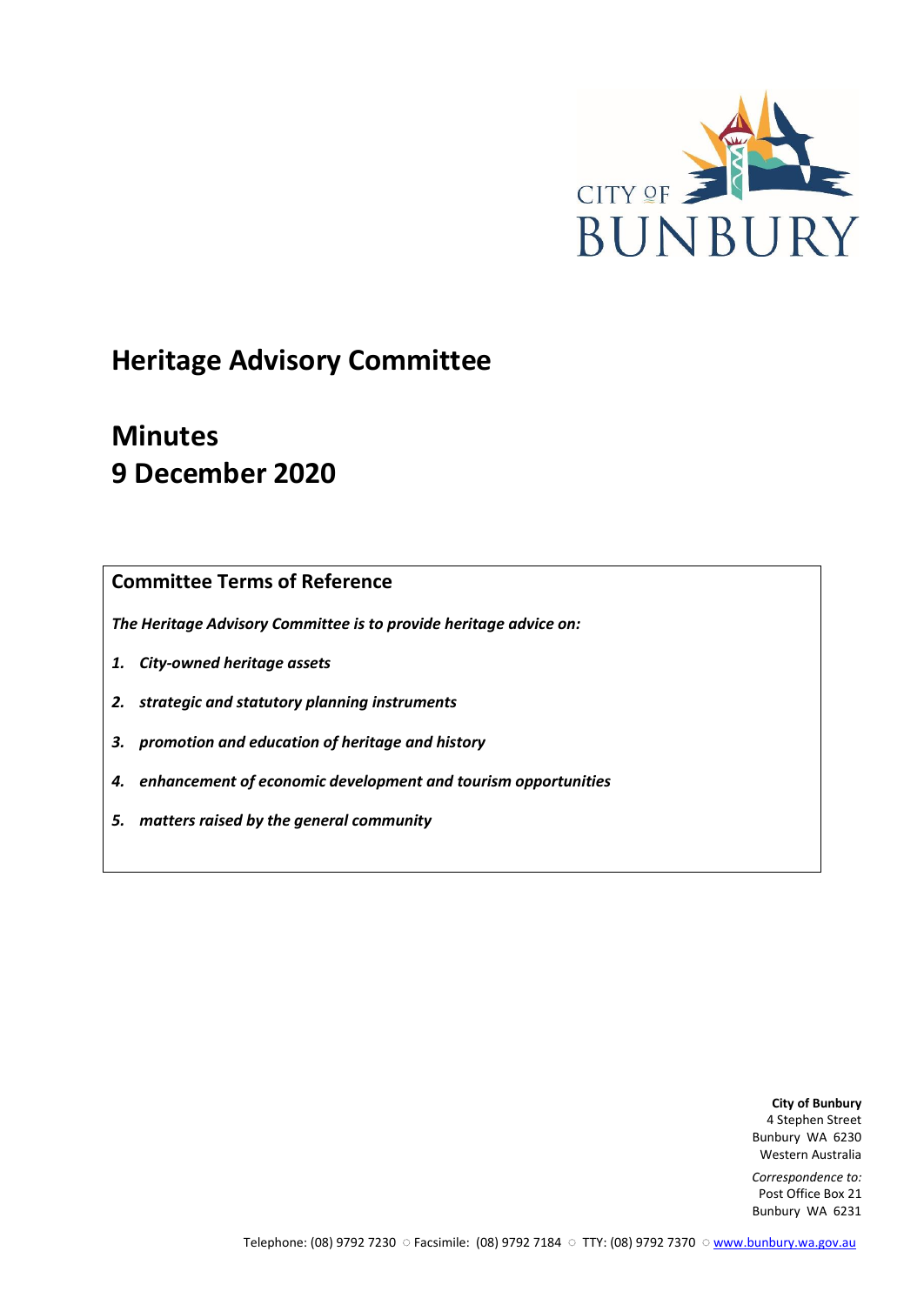## **Table of Contents**

|    | Item No | Subject | Page No |  |
|----|---------|---------|---------|--|
| 1. |         |         |         |  |
| 2. |         |         |         |  |
| 3. |         |         |         |  |
| 4. |         |         |         |  |
|    | 4.1     |         |         |  |
|    | 4.2     |         |         |  |
| 5. |         |         |         |  |
| 6. |         |         |         |  |
| 7. |         |         |         |  |
| 8. |         |         |         |  |
|    | 8.1     |         |         |  |
|    | 8.2     |         |         |  |
|    | 8.3     |         |         |  |
| 9. |         |         |         |  |
|    |         |         |         |  |
|    | 10.1    |         |         |  |
|    | 10.2    |         |         |  |
|    |         |         |         |  |
|    |         |         |         |  |
|    | 12.1    |         |         |  |
|    | 12.2    |         |         |  |
|    |         |         |         |  |
|    |         |         |         |  |
|    |         |         |         |  |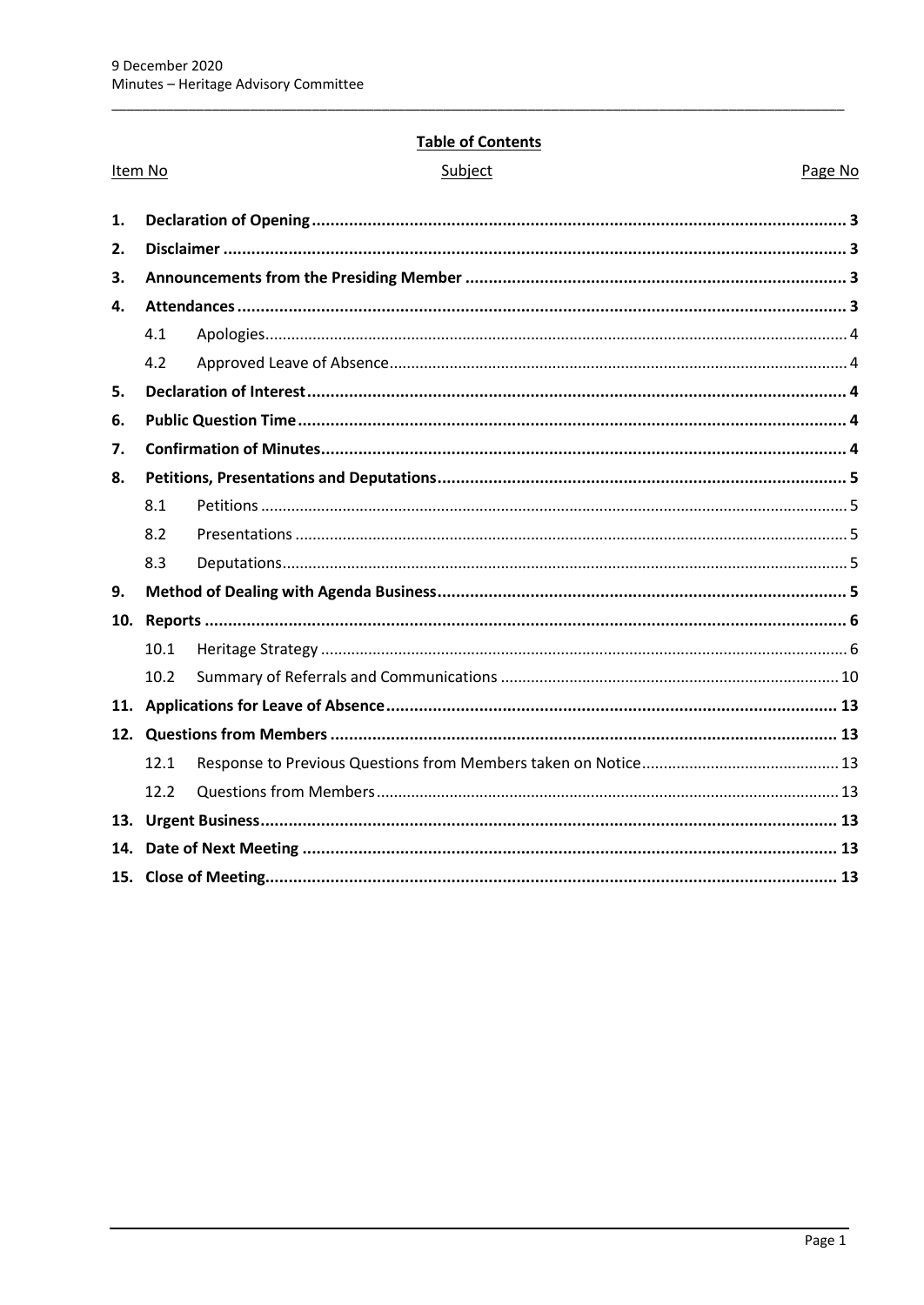# **Acknowledgement of Country**

\_\_\_\_\_\_\_\_\_\_\_\_\_\_\_\_\_\_\_\_\_\_\_\_\_\_\_\_\_\_\_\_\_\_\_\_\_\_\_\_\_\_\_\_\_\_\_\_\_\_\_\_\_\_\_\_\_\_\_\_\_\_\_\_\_\_\_\_\_\_\_\_\_\_\_\_\_\_\_\_\_\_\_\_\_\_\_\_\_\_\_\_\_\_\_

We acknowledge the Traditional owners of this land, the Wardandi Noongar people, and pay our respects to Elders past, present and emerging.

## **Vision**

Bunbury: welcoming and full of opportunities.

## **Organisational Values**

## #WEARECOB

|                     | We are one team                                    |
|---------------------|----------------------------------------------------|
|                     | We keep each other safe                            |
| WE ARE COMMUNITY    | We display empathy and respect                     |
|                     | We have fun and celebrate our successes            |
|                     | We work together to achieve great outcomes         |
|                     | We are open to opportunities                       |
|                     | We actively listen and think things through        |
| <b>WE ARE OPEN</b>  | We are inclusive and treat everyone equally        |
|                     | We are honest and open in our communications       |
|                     | We are open to feedback to improve our performance |
|                     | We lead the change, we own it                      |
|                     | We trust and empower each other                    |
| <b>WE ARE BRAVE</b> | We have the difficult conversations early          |
|                     | We hold ourselves to the highest standard          |
|                     | We have the courage to improve and simplify        |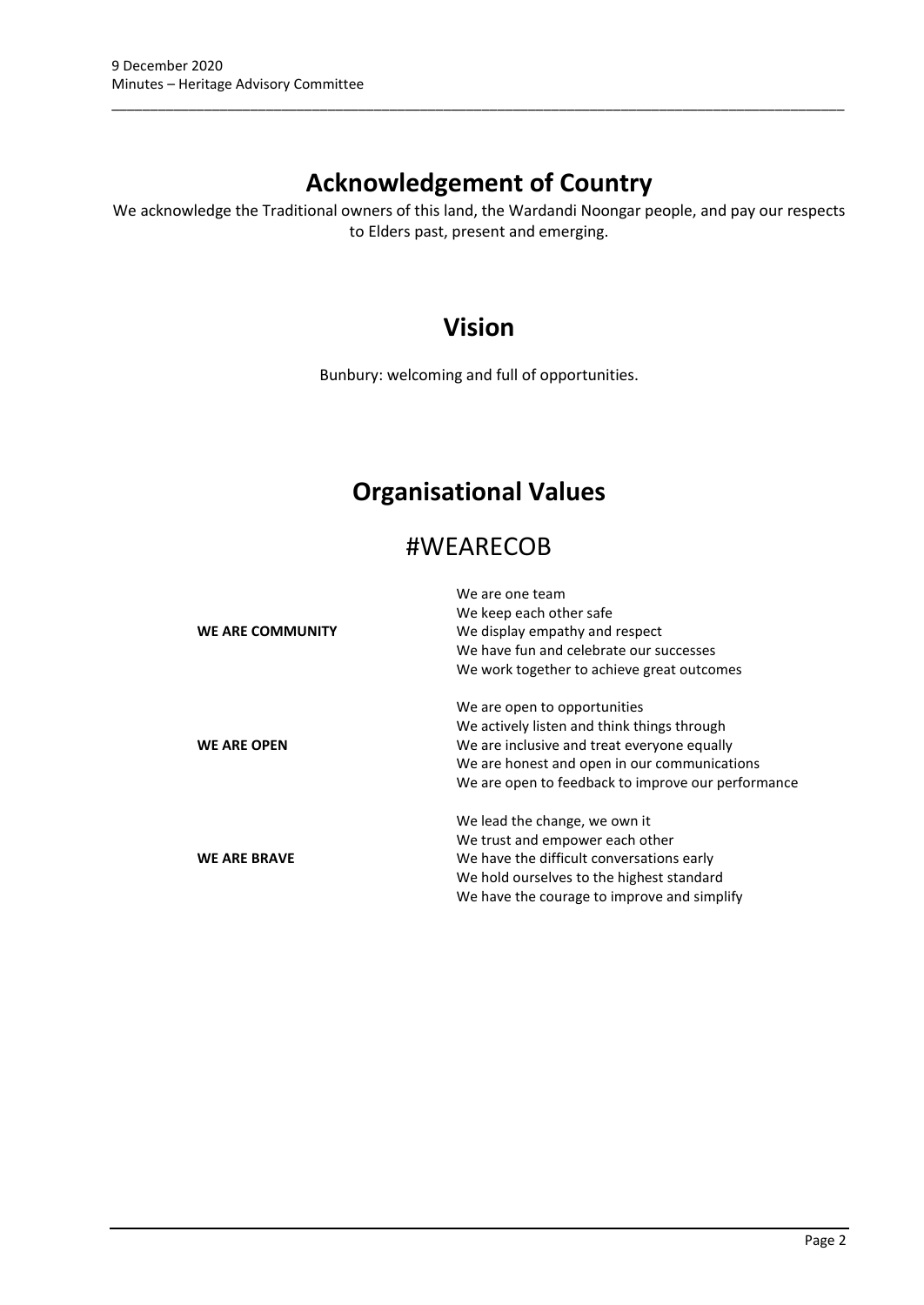

## **Heritage Advisory Committee**

## **Minutes**

#### **9 December 2020**

Members of the public to note that recommendations made by this committee are not final and will be subject to adoption (or otherwise) at a future meeting of the Bunbury City Council.

## <span id="page-3-0"></span>**1. Declaration of Opening**

The Presiding Member declared the meeting open at 4:00pm.

#### <span id="page-3-1"></span>**2. Disclaimer**

Not applicable to this committee.

#### <span id="page-3-2"></span>**3. Announcements from the Presiding Member**

Nil

## <span id="page-3-3"></span>**4. Attendances**

#### *Committee Members:*

| <b>Member Name</b>                 | <b>Representing</b> |
|------------------------------------|---------------------|
| Cr Todd Brown                      | City of Bunbury     |
| Cr Tresslyn Smith                  | City of Bunbury     |
| Mrs Del Ambrosius                  | Community           |
| Mr Bernhard Bischoff (from 4:01pm) | Community           |
| Mr Stephen Craddock                | Community           |
| Mr Graham Houghton                 | Community           |
| Mr Kent Lyon                       | Community           |
| Mr Duncan Rutherford               | Community           |
| Mr Peter Suckling                  | Community           |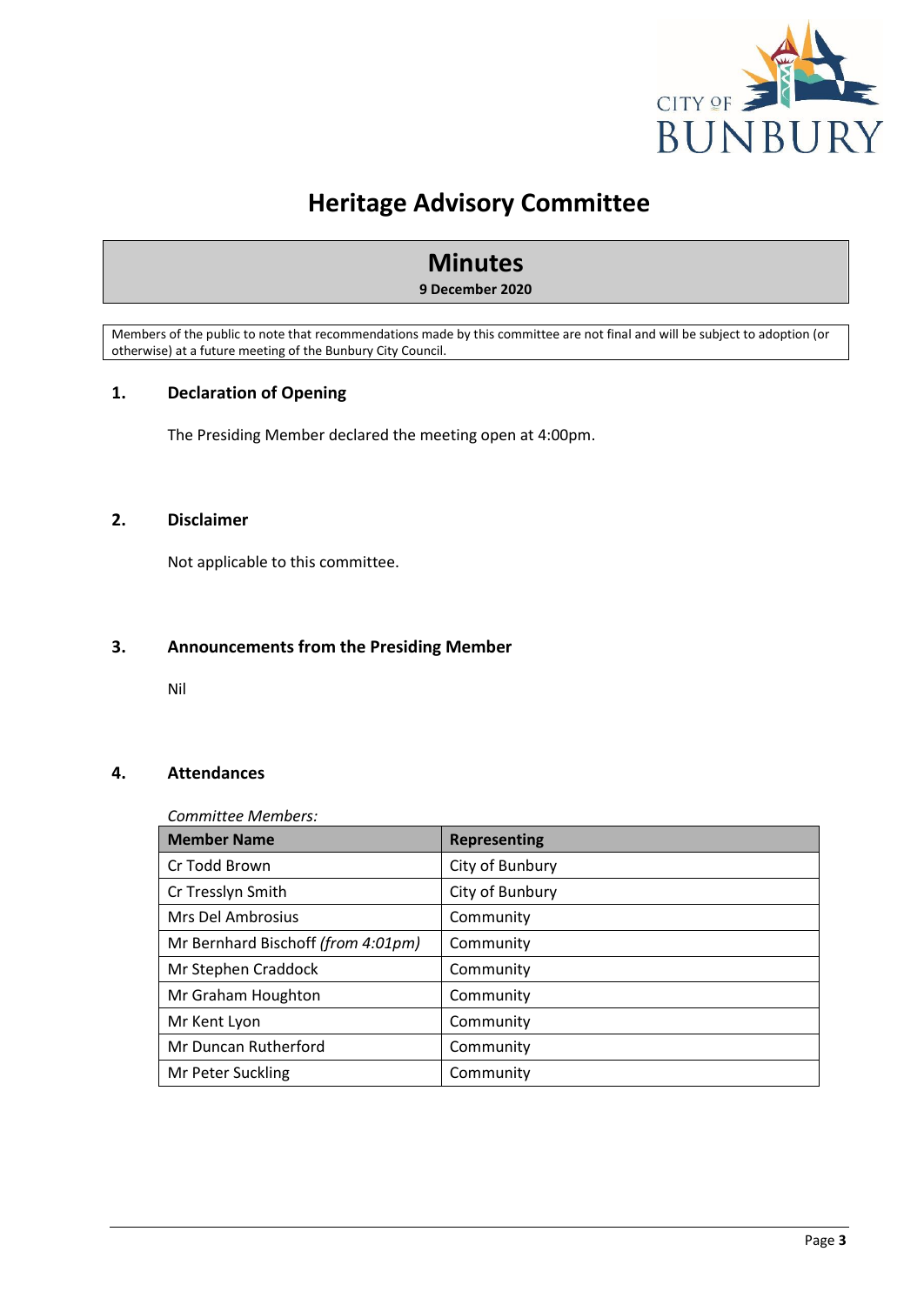#### *Support Staff:*

| <b>Name</b>     | <b>Title</b>                                                                           |
|-----------------|----------------------------------------------------------------------------------------|
| Mr Gary Barbour | Director Sustainable Communities                                                       |
| Ms Lacey Brown  | Strategic Planning Officer (Heritage)                                                  |
| Ms Liz Allan    | Executive Assistant (Research and Projects) to the<br>Director Sustainable Communities |

\_\_\_\_\_\_\_\_\_\_\_\_\_\_\_\_\_\_\_\_\_\_\_\_\_\_\_\_\_\_\_\_\_\_\_\_\_\_\_\_\_\_\_\_\_\_\_\_\_\_\_\_\_\_\_\_\_\_\_\_\_\_\_\_\_\_\_\_\_\_\_\_\_\_\_\_\_\_\_\_\_\_\_\_\_\_\_\_\_\_\_\_\_\_\_

*Bernard Bischoff entered the meeting at 4:01pm.*

#### <span id="page-4-0"></span>**4.1 Apologies**

Nil

## <span id="page-4-1"></span>**4.2 Approved Leave of Absence**

Nil

## <span id="page-4-2"></span>**5. Declaration of Interest**

IMPORTANT: Committee members to complete a "Disclosure of Interest" form for each item on the agenda in which they wish to disclose a financial/proximity/impartiality interest. They should give the form to the Presiding Member before the meeting commences. After the meeting, the form is to be forwarded to the Administration Services Section for inclusion in the Corporate Financial Disclosures Register.

Peter Suckling declared an impartiality interest at Item 10.2 '*Summary of Referrals and Communications'* as he had involvement in Items 2, 7, 10 and 11 of the list to be noted. Peter Suckling remained in the meeting room for the discussion and vote on this matter.

## <span id="page-4-3"></span>**6. Public Question Time**

Not applicable to this Committee

## <span id="page-4-4"></span>**7. Confirmation of Minutes**

The Minutes of the Special Meeting of Heritage Advisory Committee held on 30 November 2020 have been circulated.

#### **Recommendation**

The Minutes of the Special Meeting of Heritage Advisory Committee held 30 November 2020 are confirmed as a true and accurate record.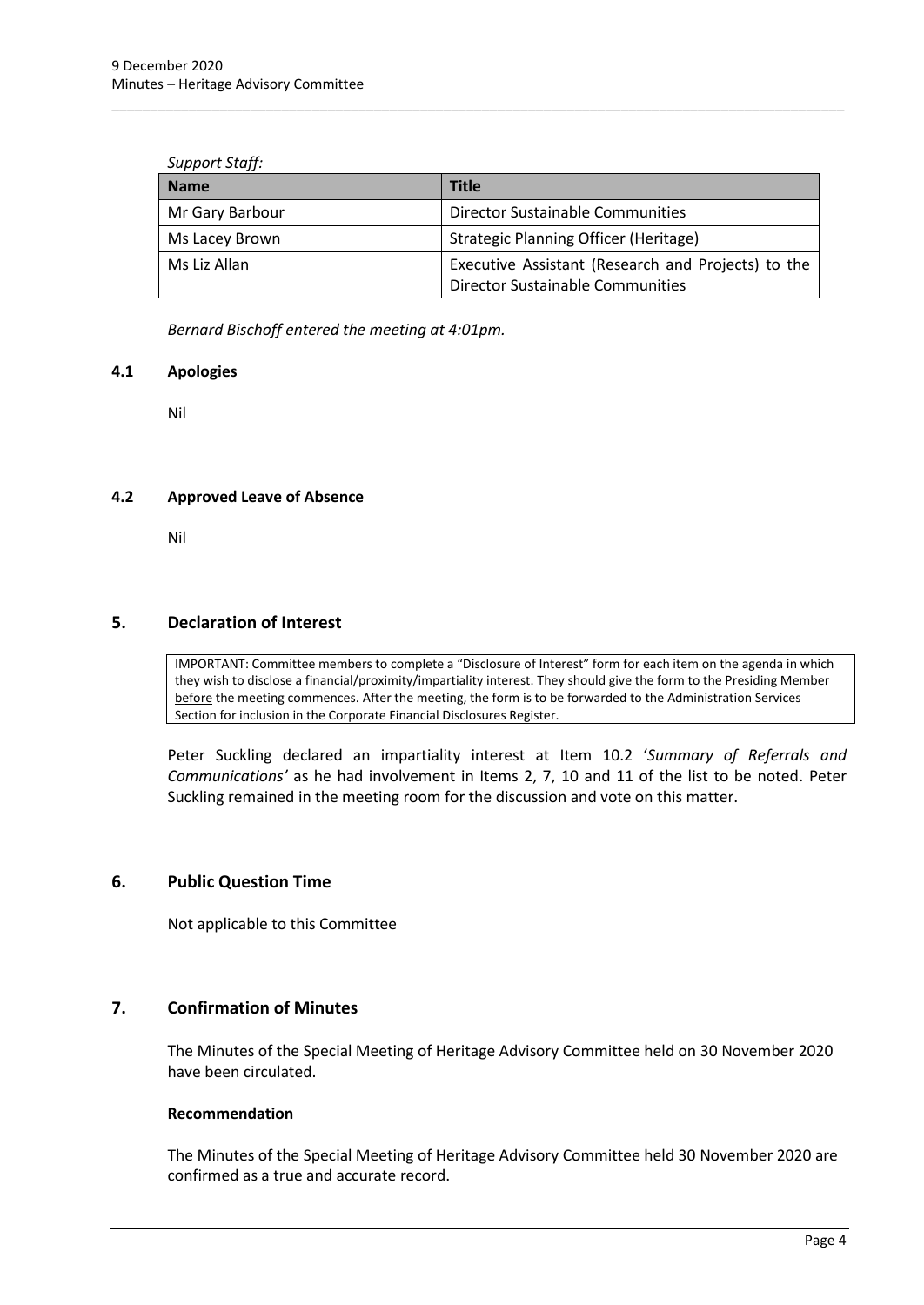#### **Outcome of the Meeting held 9 December 2020**

*Bernard Bischoff left the meeting at 4:02pm.*

The recommendation was moved Kent Lyon, seconded Cr Brown.

It was noted that there was an additional "the" that appeared on page 6 of the Minutes which needed to be removed.

\_\_\_\_\_\_\_\_\_\_\_\_\_\_\_\_\_\_\_\_\_\_\_\_\_\_\_\_\_\_\_\_\_\_\_\_\_\_\_\_\_\_\_\_\_\_\_\_\_\_\_\_\_\_\_\_\_\_\_\_\_\_\_\_\_\_\_\_\_\_\_\_\_\_\_\_\_\_\_\_\_\_\_\_\_\_\_\_\_\_\_\_\_\_\_

The Presiding Member put the motion to the vote and it was adopted to become the Committee's decision on the matter.

#### **Committee Decision**

That the Minutes of the Heritage Advisory Committee Meeting held 12 August 2020 be confirmed as a true and correct record.

CARRIED 8 votes "for" / Nil votes "against"

*Bernard Bischoff re-entered the meeting at 4:04pm.*

#### <span id="page-5-0"></span>**8. Petitions, Presentations and Deputations**

#### <span id="page-5-1"></span>**8.1 Petitions**

Nil

#### <span id="page-5-2"></span>**8.2 Presentations**

Nil

#### <span id="page-5-3"></span>**8.3 Deputations**

Nil

#### <span id="page-5-4"></span>**9. Method of Dealing with Agenda Business**

Items are to be dealt with in the order that they appear.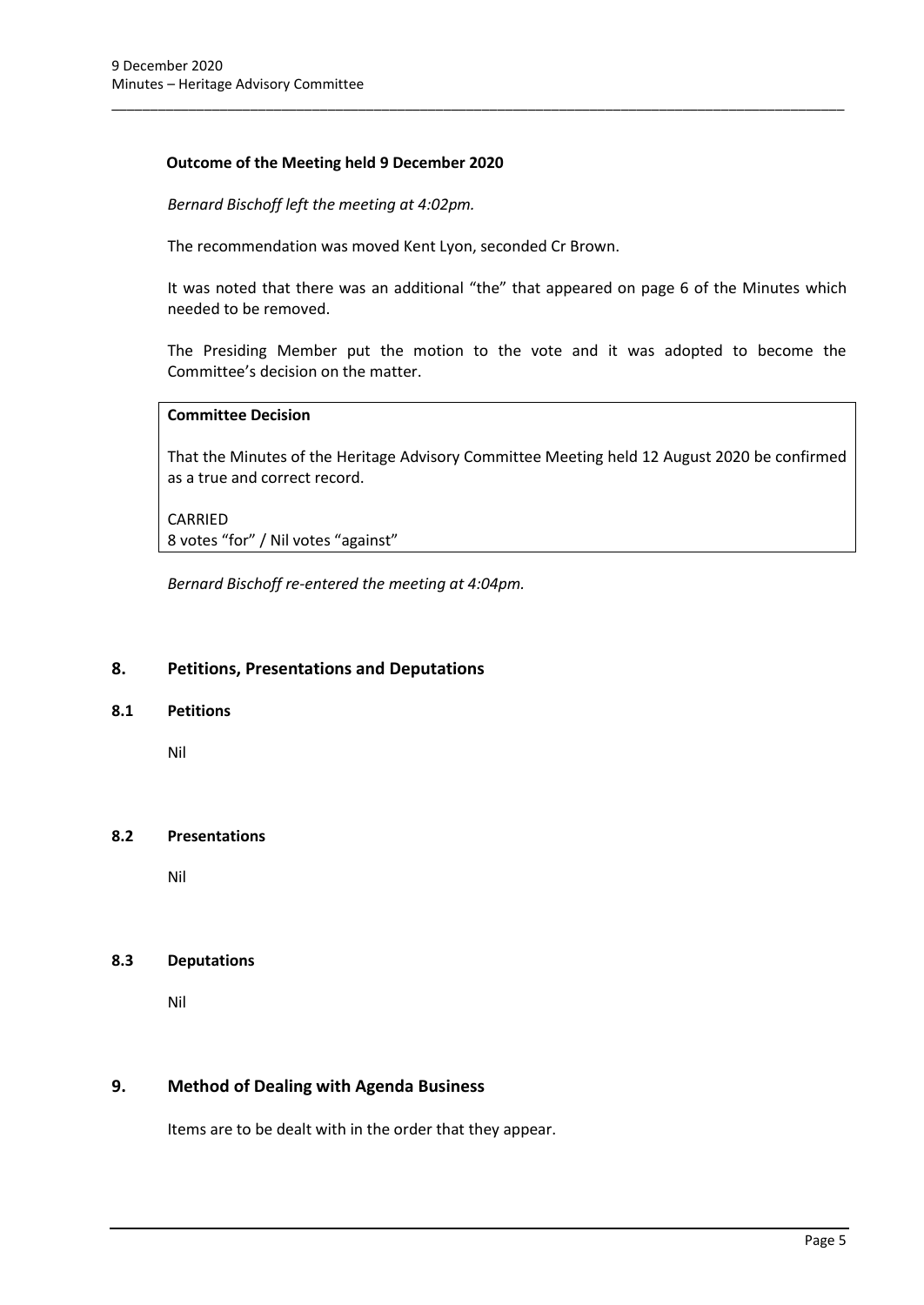#### <span id="page-6-0"></span>**10. Reports**

#### <span id="page-6-1"></span>**10.1 Heritage Strategy**

| <b>File Ref:</b>                                                                  | COB/3402                                       |          |                             |
|-----------------------------------------------------------------------------------|------------------------------------------------|----------|-----------------------------|
| <b>Applicant/Proponent:</b>                                                       | <b>Internal Report</b>                         |          |                             |
| <b>Responsible Officer:</b><br>Lacey Brown, Strategic Planning Officer (Heritage) |                                                |          |                             |
| <b>Responsible Manager:</b>                                                       | Felicity Anderson, Manager City Growth         |          |                             |
| <b>Executive:</b>                                                                 | Gary Barbour, Director Sustainable Communities |          |                             |
| <b>Authority/Discretion</b>                                                       | Advocacy                                       |          | Review                      |
|                                                                                   | Executive/Strategic                            |          | Quasi-Judicial              |
|                                                                                   | Legislative                                    | $\times$ | <b>Information Purposes</b> |
| <b>Attachments:</b>                                                               | Nil                                            |          |                             |

\_\_\_\_\_\_\_\_\_\_\_\_\_\_\_\_\_\_\_\_\_\_\_\_\_\_\_\_\_\_\_\_\_\_\_\_\_\_\_\_\_\_\_\_\_\_\_\_\_\_\_\_\_\_\_\_\_\_\_\_\_\_\_\_\_\_\_\_\_\_\_\_\_\_\_\_\_\_\_\_\_\_\_\_\_\_\_\_\_\_\_\_\_\_\_

#### **Summary**

The Heritage Strategy aims to define strategies and actions that contribute to preserving, enhancing and promoting Bunbury's heritage. The introduction of the *Heritage Act 2018* has established a platform for the organisation to revisit objectives with the community to provide clear direction in achieving future heritage outcomes.

#### **Executive Recommendation**

That the Heritage Advisory Committee note that the Heritage Strategy has commenced and that scoping details are provided for information purposes.

#### **Strategic Relevance**

| Theme 4: | Our City                                                                                                         |
|----------|------------------------------------------------------------------------------------------------------------------|
| Goal:    | Civic leadership, partnerships and sound governance in delivering with and for<br>the community.                 |
|          |                                                                                                                  |
|          | $\Delta$ Objective $\Delta$ $\gamma$ $\Delta$ highly-engaged and involved community working together on strategy |

- Objective 4.2: A highly-engaged and involved community, working together on strategy development and implementation.
- Theme 3: Our places and spaces
- Goal: A natural and built environment that reflects Bunbury's core values.
- Objective 3.3 High-quality urban design, well planned neighbourhoods with housing choice, and appropriate provision for diverse land uses to meet the community's needs.

#### **Regional Impact Statement**

Heritage is important for the community and has environmental, economic and social benefits as a resource for present and future generations. The City of Bunbury recognises the importance of identifying, assessing and managing heritage places within its local government area to align with contemporary community values.

#### **Background**

The City has made progress in establishing a heritage framework through the Local Planning Strategy for Heritage and Character (2007) and as a theme in the Local Planning Strategy (2018). However, given the introduction of the new *Heritage Act 2018*, it is timely to engage with the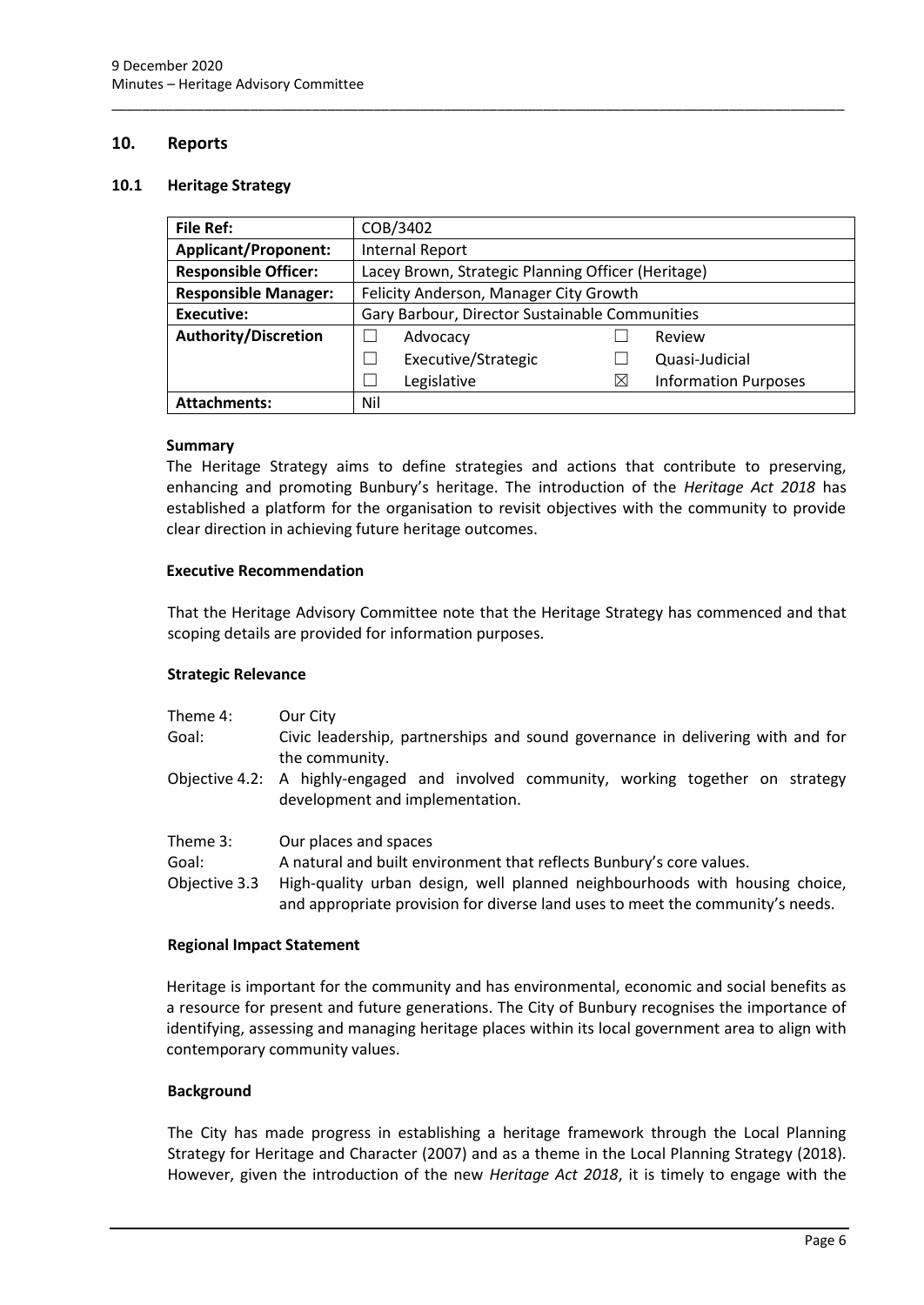community and within the organisation to revisit objectives and provide clear direction in achieving future heritage outcomes.

\_\_\_\_\_\_\_\_\_\_\_\_\_\_\_\_\_\_\_\_\_\_\_\_\_\_\_\_\_\_\_\_\_\_\_\_\_\_\_\_\_\_\_\_\_\_\_\_\_\_\_\_\_\_\_\_\_\_\_\_\_\_\_\_\_\_\_\_\_\_\_\_\_\_\_\_\_\_\_\_\_\_\_\_\_\_\_\_\_\_\_\_\_\_\_

The City of Bunbury's rich and diverse cultural heritage is demonstrated by the places included in the City of Bunbury Municipal Heritage Inventory (now referred to as Local Heritage Survey). Consistent with the objectives of State Planning Policy 3.5: Historic Heritage Conservation, the City will seek to:

- Conserve places and areas of cultural heritage significance;
- Ensure that development does not adversely affect the significance of heritage places and areas;
- \* Ensure that heritage significance is given due consideration;
- \* Provide certainty to landowners and community about planning processes for heritage identification, conservation and protection;
- Inform, educate and assist landowners and community with regard to heritage issues;
- Encourage and reward landowners for protecting heritage values.

#### **Council Policy Compliance**

This will define strategies and actions for the continued development of projects, policies, procedures and other initiatives that contribute to preserving, enhancing and promoting its local heritage.

#### **Legislative Compliance**

A Heritage Strategy is consistent with the intent of the *Heritage Act 2018* and *Planning and Development (Local Planning Schemes) Regulations 2015 but* is not a legislative requirement.

#### **Officer Comments**

The Heritage Strategy is a 'whole of Council' strategy that assists the City to meet its heritage obligations as set out in the *Planning and Development Act 2005* and *Planning and Development (Local Planning Schemes) Regulations 2015*, the *State Planning Policy 3.5 Historic Heritage Conservation* and the *Aboriginal Heritage Act 1972*. The Heritage Strategy will include actions that address the identification, protection, management and/or promotion of the City's heritage.

The identification and protection of Aboriginal Heritage is managed under the provisions of the *Aboriginal Heritage Act 1972.* While this Heritage Strategy will focus on historic heritage, in line with *State Planning Policy 3.5 Historic Heritage Conservation*, opportunities to develop partnerships with Aboriginal and natural heritage stakeholders are encouraged, to share knowledge and coordinate activities. This approach seeks to ensure a far reaching and inclusive approach to understanding the Local Government area's heritage.

The Heritage Strategy will:

- Identify positive heritage measures already employed by the City;
- Identify and prioritise work to be done in the future;
- Appropriately manage and monitor the heritage assets of their community; and
- Report on celebrate achievements.

The Strategy will be as concise as possible to encourage understanding and use of the document and any actions identified within the Strategy should address resources, including funding.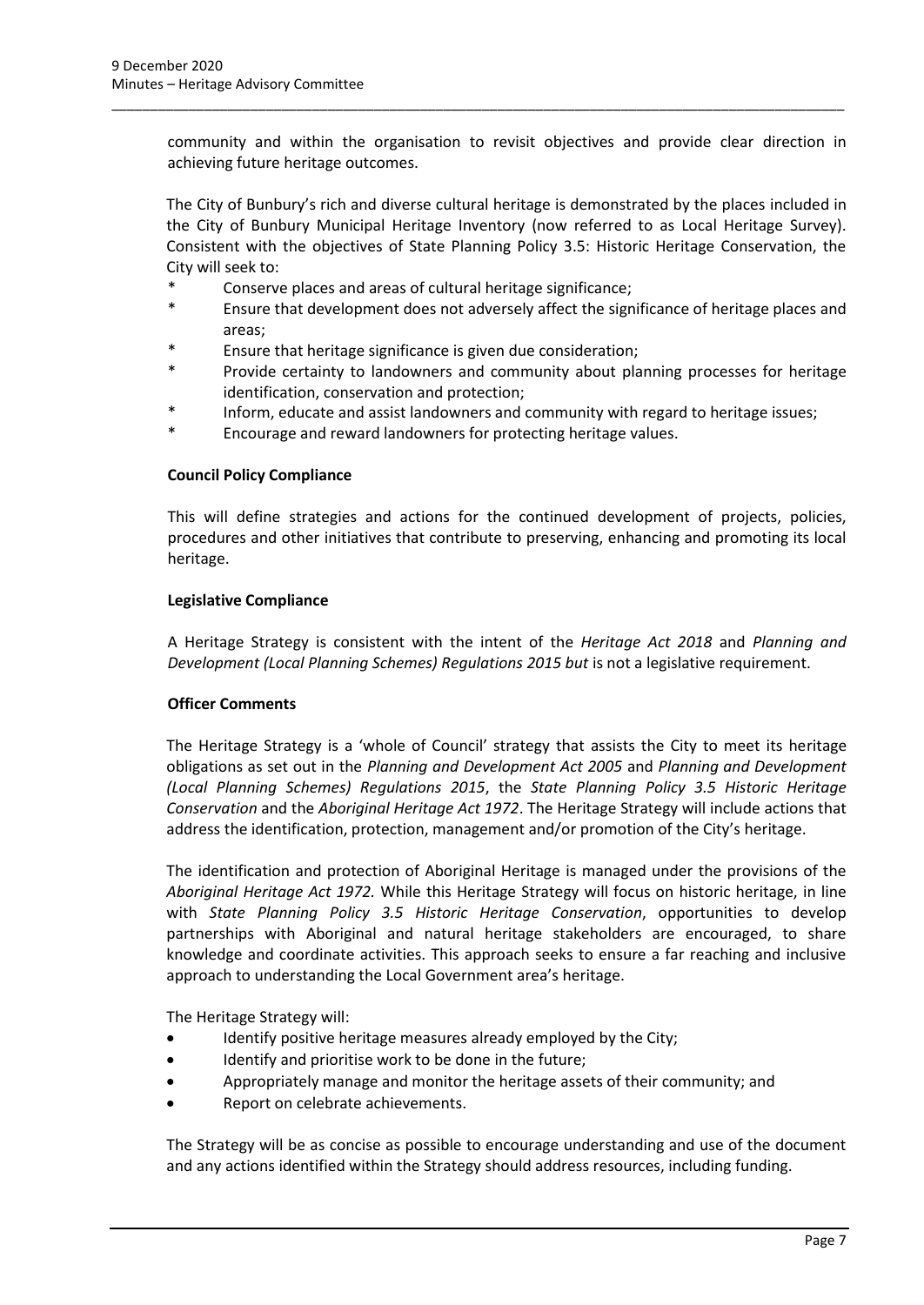The City of Bunbury Heritage Strategy is to be prepared in accordance with *A Model Heritage Strategy for Local Governments, WALGA*. This will specifically include, but not be limited to:

\_\_\_\_\_\_\_\_\_\_\_\_\_\_\_\_\_\_\_\_\_\_\_\_\_\_\_\_\_\_\_\_\_\_\_\_\_\_\_\_\_\_\_\_\_\_\_\_\_\_\_\_\_\_\_\_\_\_\_\_\_\_\_\_\_\_\_\_\_\_\_\_\_\_\_\_\_\_\_\_\_\_\_\_\_\_\_\_\_\_\_\_\_\_\_

#### **Engagement**

Engagement of key stakeholders to identify key strengths and issues in regard to the City's heritage management and providing key recommendations for heritage management into the future. Engagement will include two focus groups:

- Internal City of Bunbury stakeholders
- Heritage Advisory Committee members

The City will arrange for a survey to be sent to heritage property owners and facilitate the focus groups, based on key criteria provided by the Consultant. Wider community consultation will also occur.

An Engagement Report will be a key deliverable that includes the following a summary of the findings of consultation/engagement including but not limited to:

- a. the identification of key considerations present in responses;
- b. the identification of unique and creative ideas;
- c. an overarching vision for the city's heritage management;
- d. identification of the key strengths and issues in regard to the City's current heritage management practices;
- e. key recommendations/strategies for managing the City's heritage into the future.

#### Key considerations in Strategy

- 1. Acknowledgement of Country to be provided by the City
- 2. Executive Summary
- 3. Introduction
	- a. Why heritage is important
	- b. Who looks after heritage
- 4. Council's Heritage Vision Statement
- 5. Strategy Context Historical, strategic, statutory
	- a. State
	- b. Local
	- c. Aboriginal and natural heritage
- 6. Heritage Challenges and Opportunities
- 7. Heritage-related achievements
- 8. The Strategy Framework
	- a. Themes Knowing; Protecting; Supporting; and Communicating and Promoting
	- b. Responsibility
	- c. Resourcing
	- d. Monitoring and Review
- 9. Strategy Action Plan
	- a. Table for each theme based on the four themes
- 10. Assessing New Projects/Initiatives
- 11. References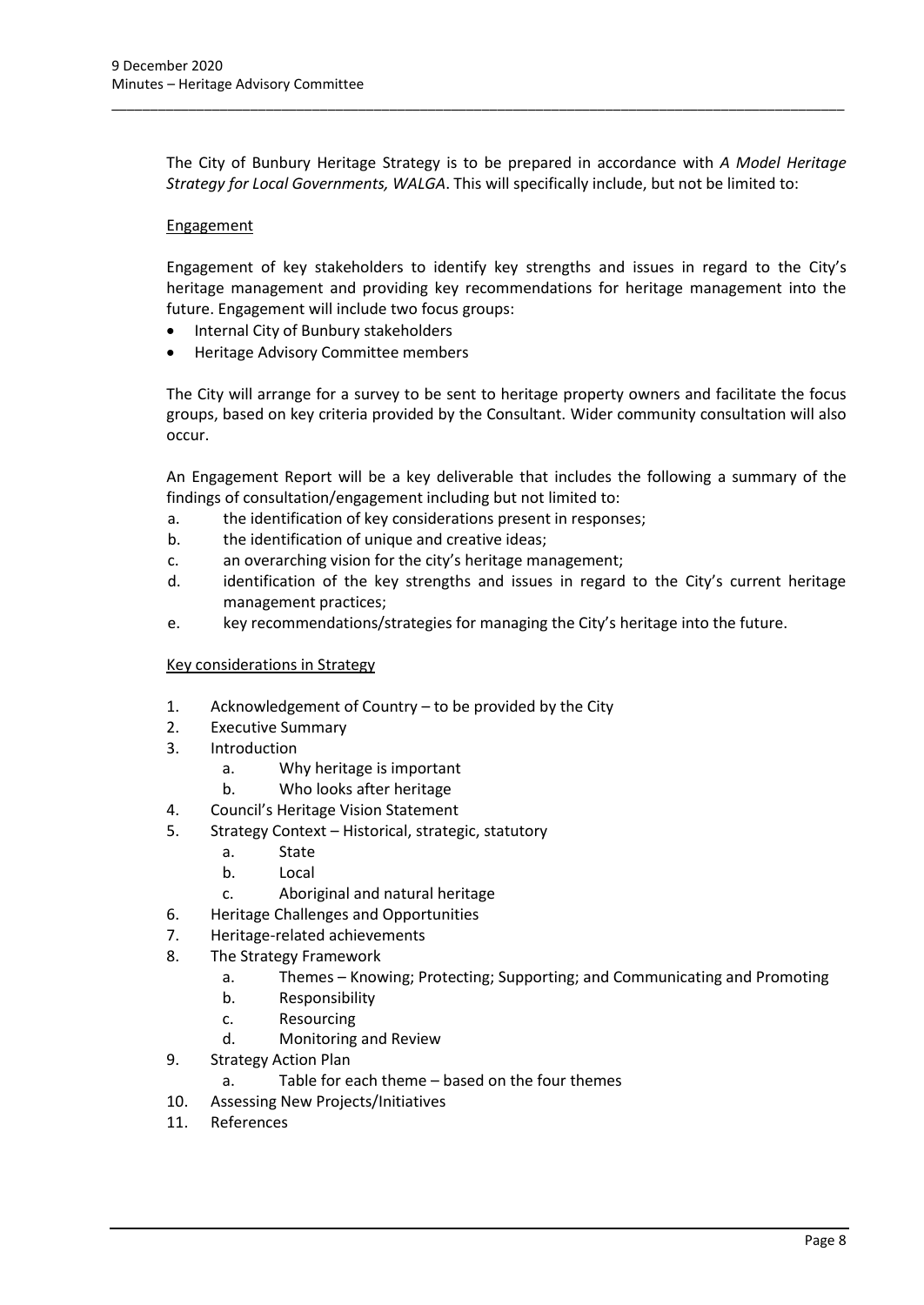#### Implementation

| Milestone                                   | Timeframe            |
|---------------------------------------------|----------------------|
| Project Inception                           | November 2020        |
| Engagement                                  | January – March 2021 |
| Submission and consultation of draft report | April – May 2021     |
| Submission of final report                  | May $-$ June 2021    |

\_\_\_\_\_\_\_\_\_\_\_\_\_\_\_\_\_\_\_\_\_\_\_\_\_\_\_\_\_\_\_\_\_\_\_\_\_\_\_\_\_\_\_\_\_\_\_\_\_\_\_\_\_\_\_\_\_\_\_\_\_\_\_\_\_\_\_\_\_\_\_\_\_\_\_\_\_\_\_\_\_\_\_\_\_\_\_\_\_\_\_\_\_\_\_

#### **Analysis of Financial and Budget Implications**

There are no financial or budgetary implications associated with this report.

#### **Community Consultation**

Not applicable

#### **Councillor/Officer Consultation**

Not applicable

#### **Applicant Consultation**

Not applicable

## **Timeline: Council Decision Implementation**

Not applicable

## **Outcome of the Meeting held 9 December 2020**

The recommendation was moved Kent Lyon, seconded Duncan Rutherford.

The Presiding Member put the motion to the vote and it was adopted to become the Committee's decision on the matter.

## **Committee Decision**

That the Heritage Advisory Committee note that the Heritage Strategy has commenced and that scoping details are provided for information purposes.

## CARRIED

9 votes "for" / Nil votes "against"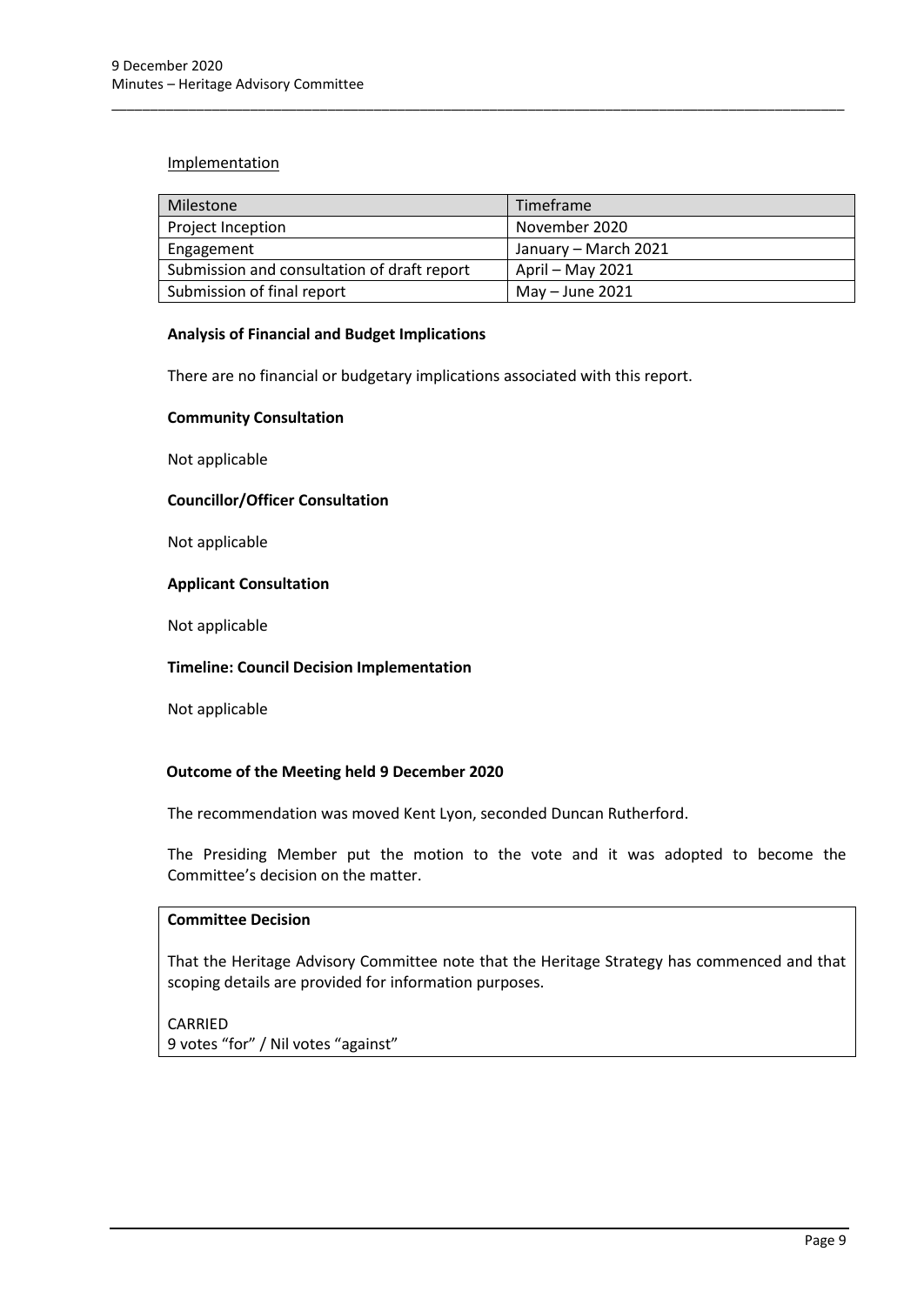#### <span id="page-10-0"></span>**10.2 Summary of Referrals and Communications**

| <b>File Ref:</b>                                                                  | COB/517                                        |    |                             |
|-----------------------------------------------------------------------------------|------------------------------------------------|----|-----------------------------|
| <b>Applicant/Proponent:</b>                                                       | Heritage Advisory Committee                    |    |                             |
| <b>Responsible Officer:</b><br>Lacey Brown, Strategic Planning Officer (Heritage) |                                                |    |                             |
| <b>Responsible Manager:</b>                                                       | Felicity Anderson, Manager City Growth         |    |                             |
| <b>Executive:</b>                                                                 | Gary Barbour, Director Sustainable Communities |    |                             |
| <b>Authority/Discretion</b>                                                       | Advocacy                                       |    | Review                      |
|                                                                                   | Executive/Strategic                            |    | Quasi-Judicial              |
|                                                                                   | Legislative                                    | IX | <b>Information Purposes</b> |
| <b>Attachments:</b>                                                               | Nil                                            |    |                             |

\_\_\_\_\_\_\_\_\_\_\_\_\_\_\_\_\_\_\_\_\_\_\_\_\_\_\_\_\_\_\_\_\_\_\_\_\_\_\_\_\_\_\_\_\_\_\_\_\_\_\_\_\_\_\_\_\_\_\_\_\_\_\_\_\_\_\_\_\_\_\_\_\_\_\_\_\_\_\_\_\_\_\_\_\_\_\_\_\_\_\_\_\_\_\_

#### **Summary**

The Heritage Advisor and Strategic Planning Officer (Heritage) have provided details to the Heritage Advisory Committee on recent development application referrals, discussions and events since the last Committee meeting.

#### **Executive Recommendation**

That the Heritage Advisory Committee note the summary of referrals and communications as detailed in the Officer Comments.

#### **Strategic Relevance**

| Theme 1:                           | Our community and culture                                                                                                                                                    |
|------------------------------------|------------------------------------------------------------------------------------------------------------------------------------------------------------------------------|
| Goal:                              | A safe, healthy and cohesive community, with a rich cultural life, and supportive<br>social environment.                                                                     |
| Objective 1.4                      | Arts, culture, heritage and events that enrich our understanding and enjoyment<br>of life, celebrate our identity and bring the community together.                          |
| Theme 3:<br>Goal:<br>Objective 3.3 | Our places and spaces<br>A natural and built environment that reflects Bunbury's core values.<br>High-quality urban design, well planned neighbourhoods with housing choice, |
|                                    | and appropriate provision for diverse land uses to meet the community's needs.                                                                                               |

#### **Regional Impact Statement**

Heritage is important for the community and has environmental, economic and social benefits as a resource for present and future generations. The City of Bunbury recognises the importance of identifying, assessing and managing heritage places within its local government area to align with contemporary community values.

#### **Background**

The Heritage Advisory Committee (HAC) is advised of recent development applications, decisions, policy, enquiries and/or events to assist in the awareness and promotion of heritage development and education in Bunbury. This provides a transparent approach for the wider community and is consistent with the terms of reference for the HAC.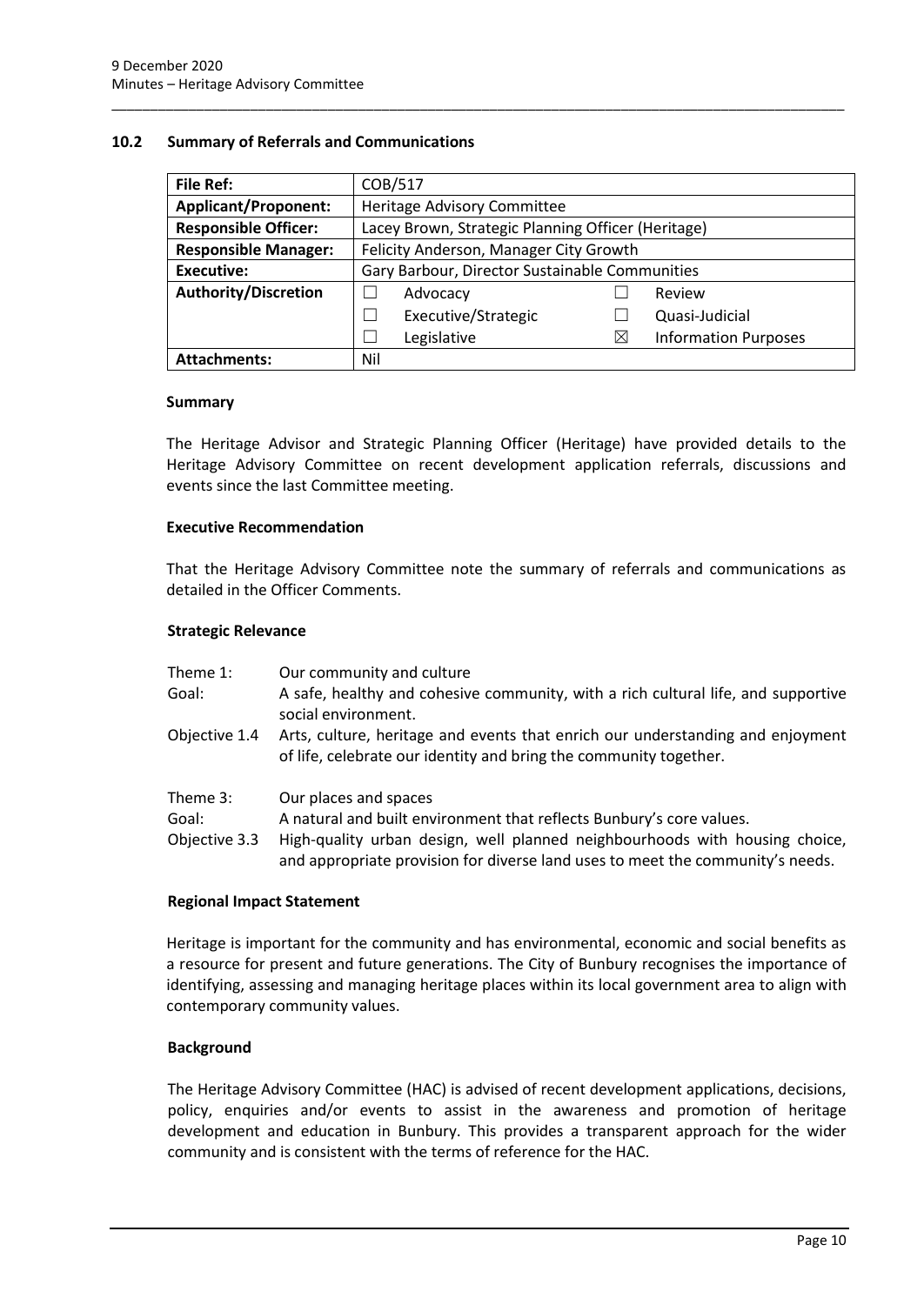#### **Legislative/Council Policy Compliance**

The following statutory planning instruments of the State Planning Framework and Local Planning Framework are applicable to the assessment of development applications and heritage advice:

\_\_\_\_\_\_\_\_\_\_\_\_\_\_\_\_\_\_\_\_\_\_\_\_\_\_\_\_\_\_\_\_\_\_\_\_\_\_\_\_\_\_\_\_\_\_\_\_\_\_\_\_\_\_\_\_\_\_\_\_\_\_\_\_\_\_\_\_\_\_\_\_\_\_\_\_\_\_\_\_\_\_\_\_\_\_\_\_\_\_\_\_\_\_\_

- The Burra Charter
- *Heritage Act 2018*
- *Planning and Development Act 2005*
- *Planning and Development (Local Planning Schemes) Regulations 2015*
- Relevant Local Planning Policies for Heritage
- State Planning Policy 3.5 Historic Heritage Conservation

#### **Officer Comments**

The referral and communications list is as follows:

| $\mathbf{1}$ . | #9 Charles Street - New house                                       |
|----------------|---------------------------------------------------------------------|
| 2.             | #9 Victoria Street - alfresco dining and new opening                |
| 3.             | #101 Victoria Street - proposed works to wall                       |
| 4.             | #73 Stirling Street - Alterations and additions to a dwelling       |
| 5.             | #22 Moore Street – fence                                            |
| 6.             | #68 Wittenoom Street – Proposed Art Gallery Alterations and Repairs |
| 7.             | #51 Charles Street - Alterations and Additions                      |
| 8.             | #73 Victoria Street (Lyric Theatre fmr) - new tenant                |
| 9.             | King Cottage - Mailbox                                              |
| 10.            | Stirling Street Art Centre - new door, painting and repairs         |
| 11.            | Freemasons - Wittenoom Street - replacement retaining wall          |
| 12.            | Arrol Crane and Timber Jetty Interpretation                         |
| 13.            | Ocean Beach Heritage Trail Scoping                                  |
| 14.            | Local Government Heritage Workshop                                  |
| 15.            | Shipwreck - Sykes Foreshore                                         |

#### **Analysis of Financial and Budget Implications**

There are no financial or budget implications associated with this report.

#### **Community Consultation**

Not applicable

#### **Councillor/Officer Consultation**

Councillor members were consulted through the Heritage Advisory Committee. **Applicant Consultation**

Not applicable

#### **Timeline: Council Decision Implementation**

Not applicable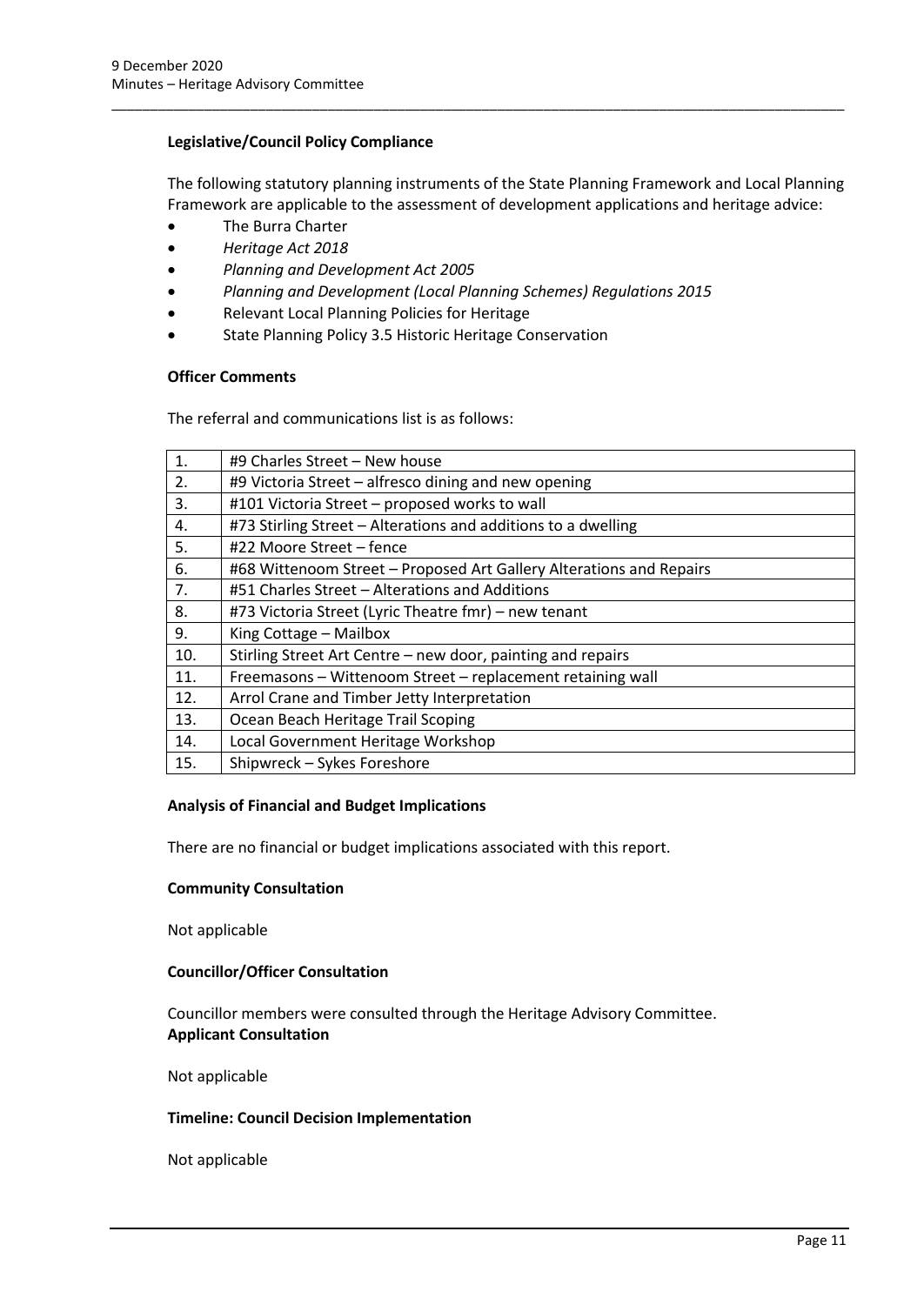#### **Outcome of the Meeting held 9 December 2020**

Peter Suckling declared an impartiality interest as he had involvement in Items 2, 7, 10 and 11 of the list to be noted. Peter Suckling remained in the meeting room for the discussion and vote on this matter.

\_\_\_\_\_\_\_\_\_\_\_\_\_\_\_\_\_\_\_\_\_\_\_\_\_\_\_\_\_\_\_\_\_\_\_\_\_\_\_\_\_\_\_\_\_\_\_\_\_\_\_\_\_\_\_\_\_\_\_\_\_\_\_\_\_\_\_\_\_\_\_\_\_\_\_\_\_\_\_\_\_\_\_\_\_\_\_\_\_\_\_\_\_\_\_

The recommendation was moved Stephen Craddock, seconded Cr Brown.

The Presiding Member put the motion to the vote and it was adopted to become the Committee's decision on the matter.

#### **Committee Decision**

That the Heritage Advisory Committee note that the Heritage Strategy has commenced and that scoping details are provided for information purposes.

CARRIED 9 votes "for" / Nil votes "against"